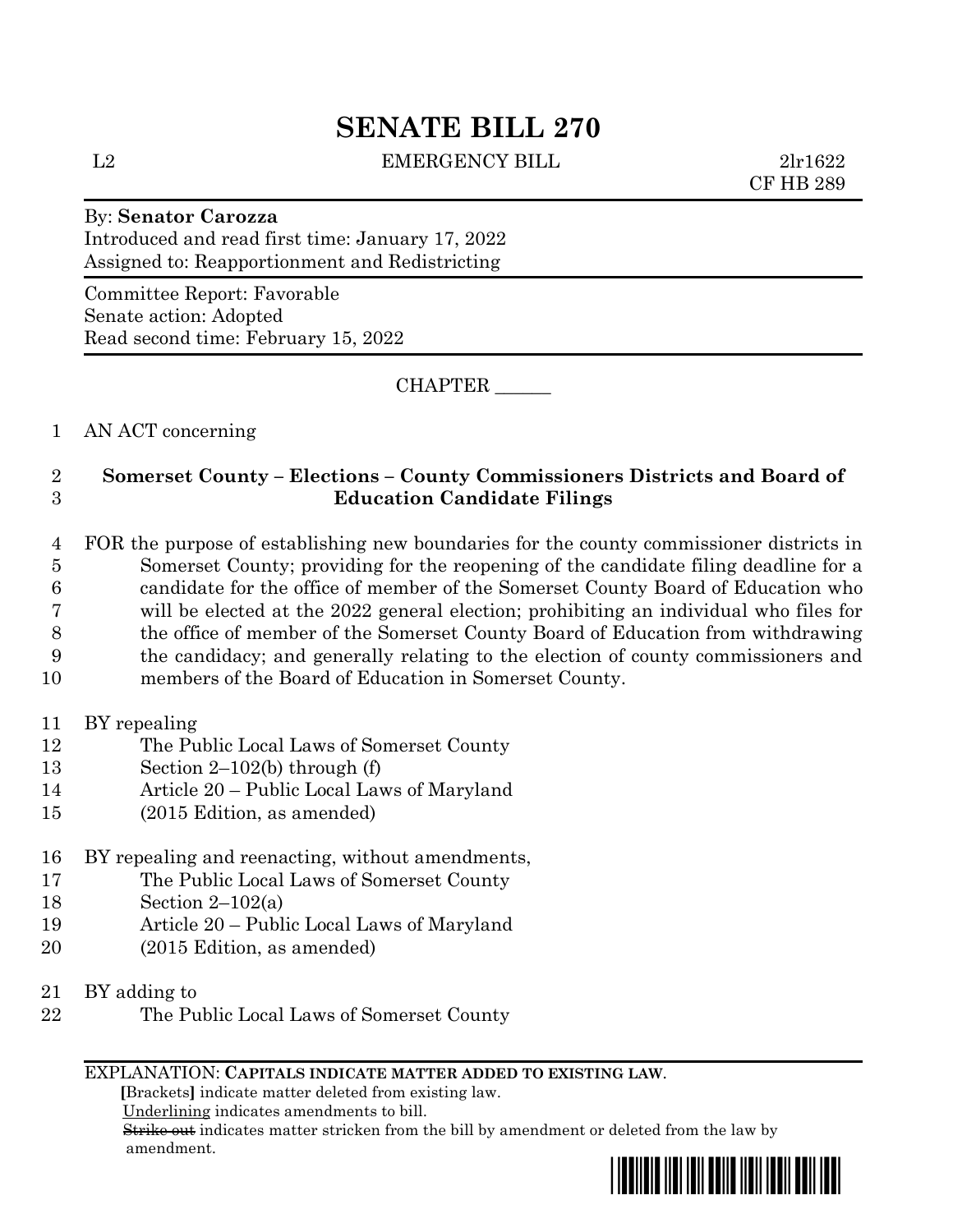## **SENATE BILL 270**

|   | Section 2–102(b) through $(f)$             |
|---|--------------------------------------------|
| 2 | Article 20 – Public Local Laws of Maryland |

(2015 Edition, as amended)

 SECTION 1. BE IT ENACTED BY THE GENERAL ASSEMBLY OF MARYLAND, That Section(s) 2–102(b) through (f) of Article 20 – Somerset County of the Code of Public Local Laws of Maryland be repealed.

 SECTION 2. AND BE IT FURTHER ENACTED, That the Laws of Maryland read as follows:

### **Article 20 – Somerset County**

- 2–102.
- 

(a) The County is divided into 5 commissioners' districts.

 **(B) DISTRICT 1 CONSISTS OF THE AREA THAT IS BOUNDED BY THE INTERSECTION OF DR WILLIAM P HYTCHE BLVD, UNIVERSITY BOULEVARD SOUTH AND COLLEGE BACKBONE ROAD, TURNING ONTO COLLEGE BACKBONE ROAD IN A NORTHERLY DIRECTION TO THE INTERSECTION OF COLLEGE BACKBONE ROAD AND UMES BLVD (MD ROUTE 822), THEN IN A NORTHWESTERLY DIRECTION ALONG THE CENTER OF UMES BLVD (MD ROUTE 822) TO SOMERSET AVENUE (MD ROUTE 675), CROSSING SOMERSET AVENUE (MD ROUTE 675) TO U.S. ROUTE 13 (OCEAN HIGHWAY), THEN FOLLOWING U.S. ROUTE 13 (OCEAN HIGHWAY) IN A SOUTHERLY DIRECTION TO KINGS CREEK, THEN IN A WESTERLY DIRECTION ALONG KINGS CREEK TO STEWART NECK ROAD, THEN TURNING IN A SOUTHWESTERLY DIRECTION ONTO STEWART NECK ROAD, FOLLOWING THE CENTER OF STEWART NECK ROAD TO ITS END AND TO THE INTERSECTION OF STEWART NECK ROAD AND REVELLS NECK ROAD, THEN TURNING IN A WESTERLY DIRECTION ON REVELLS NECK ROAD AND FOLLOWING ALONG THE CENTER OF REVELLS NECK ROAD TO MILLARD LONG ROAD, THEN TURNING IN A SOUTHERLY DIRECTION ONTO MILLARD LONG ROAD, CONTINUING ALONG THE CENTER OF MILLARD LONG ROAD TO ITS END AND TO THE INTERSECTION OF MILLARD LONG ROAD AND FAIRMOUNT ROAD (U.S. ROUTE 361), THEN TURNING IN AN EASTERLY DIRECTION ONTO FAIRMOUNT ROAD (U.S. ROUTE 361) AND CONTINUING ALONG THE CENTER OF FAIRMOUNT ROAD (U.S. ROUTE 361) TO CRISFIELD HIGHWAY (MD ROUTE 413), CONTINUING ACROSS CRISFIELD HIGHWAY (MD ROUTE 413) TO RITZEL ROAD TO ITS END AND THE INTERSECTION OF RITZEL ROAD AND OLD WESTOVER MARION ROAD, THEN TURNING IN A SOUTHERLY DIRECTION ONTO OLD WESTOVER MARION ROAD, RUNNING ALONG THE CENTER OF OLD WESTOVER MARION ROAD TO TURKEY BRANCH ROAD, TURNING ONTO TURKEY BRANCH ROAD AND RUNNING ALONG THE CENTER OF TURKEY BRANCH ROAD IN AN EASTERLY DIRECTION TO WEDDA SCOTT ROAD AND CONTINUING TO THE END OF TURKEY BRANCH ROAD, THEN TURNING IN A NORTHERLY DIRECTION ONTO MENNONITE CHURCH ROAD, RUNNING ALONG THE**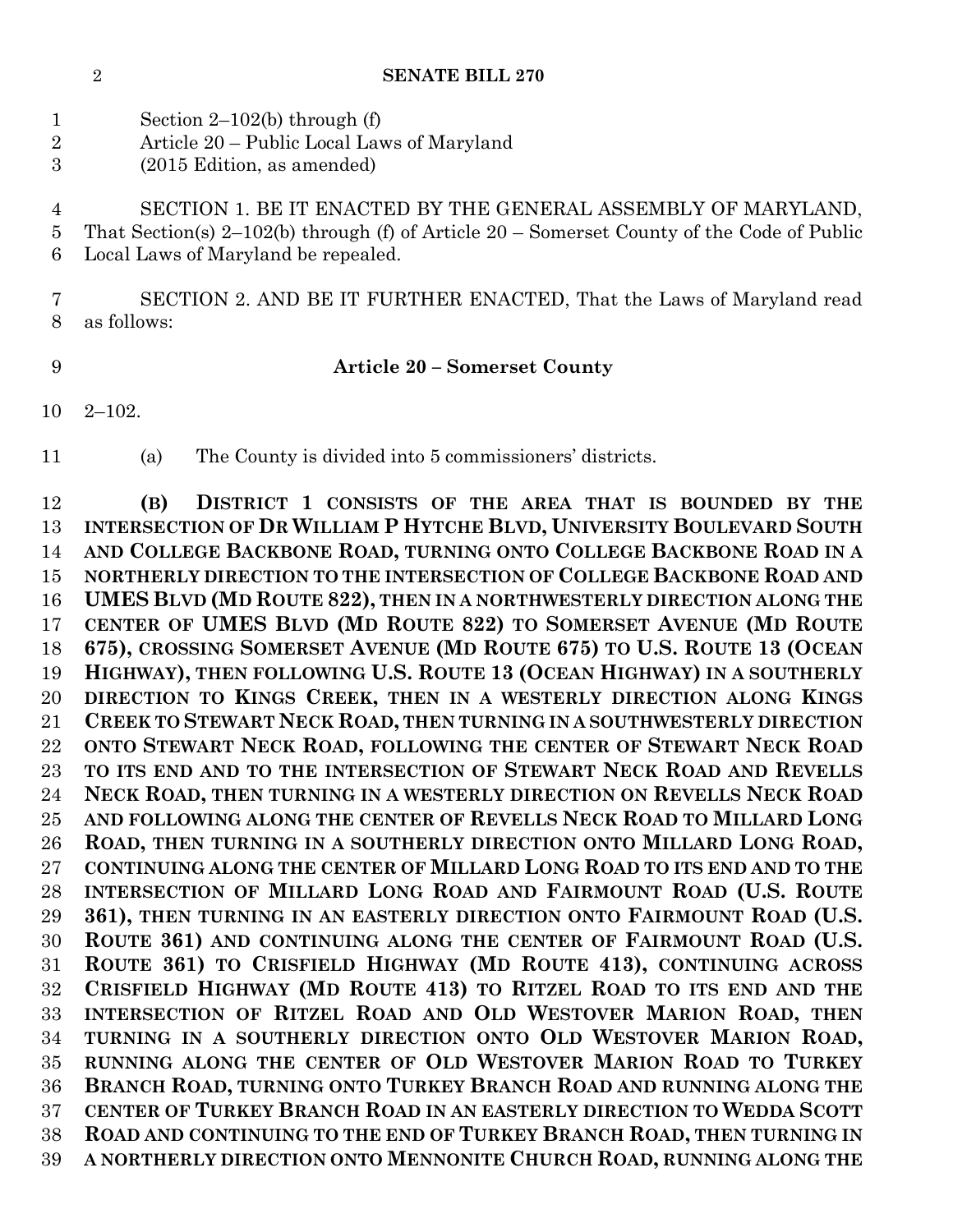**CENTER OF THE ROAD OF MENNONITE CHURCH ROAD TO U.S. ROUTE 13 (OCEAN HIGHWAY), CONTINUING ACROSS U.S. ROUTE 13 (OCEAN HIGHWAY) TO ARDEN STATION ROAD, CONTINUING TO CURTIS CHAPEL ROAD, CROSSING CURTIS CHAPEL ROAD IN A NORTHERLY DIRECTION AND RUNNING ALONG THE CENTER OF ARDEN STATION ROAD, CONTINUING TO AND CROSSING BACK CREEK AND NORFOLK SOUTHERN RAILROAD, THEN CONTINUING FROM BACK CREEK AND NORFOLK SOUTHERN RAILROAD IN A NORTHERLY DIRECTION CROSSING AN IMAGINARY LINE OF APPROXIMATELY 3400 FEET TO MITCHELL ROAD, CONTINUING ACROSS MITCHELL ROAD IN A NORTHERLY DIRECTION ACROSS ANOTHER IMAGINARY LINE OF APPROXIMATELY 1080 FEET TO MOORE BRANCH AND CONTINUING IN A NORTHERLY DIRECTION FOLLOWING THE CENTER OF MOORE BRANCH TO AN INTERSECTION OF MOORE BRANCH AND KINGS CREEK, THEN FOLLOWING THE CENTER OF KINGS CREEK IN A NORTHEASTERLY DIRECTION TO DUBLIN ROAD, CROSSING OVER DUBLIN ROAD AND CONTINUING ALONG THE CENTER OF KINGS CREEK IN A NORTHEASTERLY DIRECTION AND THEN IN A NORTHERLY DIRECTION TO PERRYHAWKIN ROAD, THEN TURNING IN A NORTHWESTERLY DIRECTION ONTO PERRYHAWKIN ROAD AND CONTINUING ALONG THE CENTER OF PERRYHAWKIN ROAD IN A WESTERLY DIRECTION TO WEST POST OFFICE ROAD (MD ROUTE 388), THEN TURNING IN A NORTHEASTERLY DIRECTION ONTO WEST POST OFFICE ROAD (MD ROUTE 388) AND CONTINUING ALONG THE CENTER OF THE ROAD TO PALMETTO CHURCH ROAD, TURNING IN A NORTHWESTERLY DIRECTION ONTO PALMETTO CHURCH ROAD AND CONTINUING ALONG THE CENTER OF THE ROAD TO ITS END AND TO THE INTERSECTION OF BACKBONE ROAD AND COLLEGE BACKBONE ROAD, THEN TURNING ONTO COLLEGE BACKBONE ROAD IN A SOUTHWESTERLY DIRECTION AND FOLLOWING ALONG THE CENTER OF COLLEGE BACKBONE ROAD AND CONNECTING TO MCCAIN DRIVE, CONTINUING TO FOLLOW ALONG THE CENTER OF THE ROAD ON MCCAIN DRIVE, THEN TURNING IN A SOUTHERLY DIRECTION ONTO ART SHELL PLAZA, THEN TURNING IN A SOUTHWESTERLY DIRECTION ONTO UNIVERSITY BOULEVARD SOUTH AND CONTINUING ALONG THE CENTER OF UNIVERSITY BOULEVARD SOUTH TO THE INTERSECTION OF DR WILLIAM P HYTCHE BLVD, UNIVERSITY BOULEVARD SOUTH AND COLLEGE BACKBONE ROAD AND TO ITS POINT OF BEGINNING.**

 **(C) DISTRICT 2 CONSISTS OF THE AREA THAT IS BOUNDED BY THE INTERSECTIONS OF DR WILLIAM P HYTCHE BLVD, UNIVERSITY BOULEVARD SOUTH AND COLLEGE BACKBONE ROAD, TURNING ONTO COLLEGE BACKBONE ROAD IN A NORTHERLY DIRECTION TO THE INTERSECTION OF COLLEGE BACKBONE ROAD AND UMES BLVD (MD ROUTE 822), THEN TURNING IN A NORTHWESTERLY DIRECTION ALONG THE CENTER OF UMES BLVD (MD ROUTE 822) TO SOMERSET AVENUE (MD ROUTE 675), CROSSING SOMERSET AVENUE (MD ROUTE 675) TO U.S. ROUTE 13 (OCEAN HIGHWAY), THEN FOLLOWING U.S. ROUTE 13 (OCEAN HIGHWAY) IN A SOUTHERLY DIRECTION TO MT VERNON ROAD, THEN TURNING IN A WESTERLY DIRECTION ONTO MT VERNON ROAD (MD ROUTE 362), CONTINUING**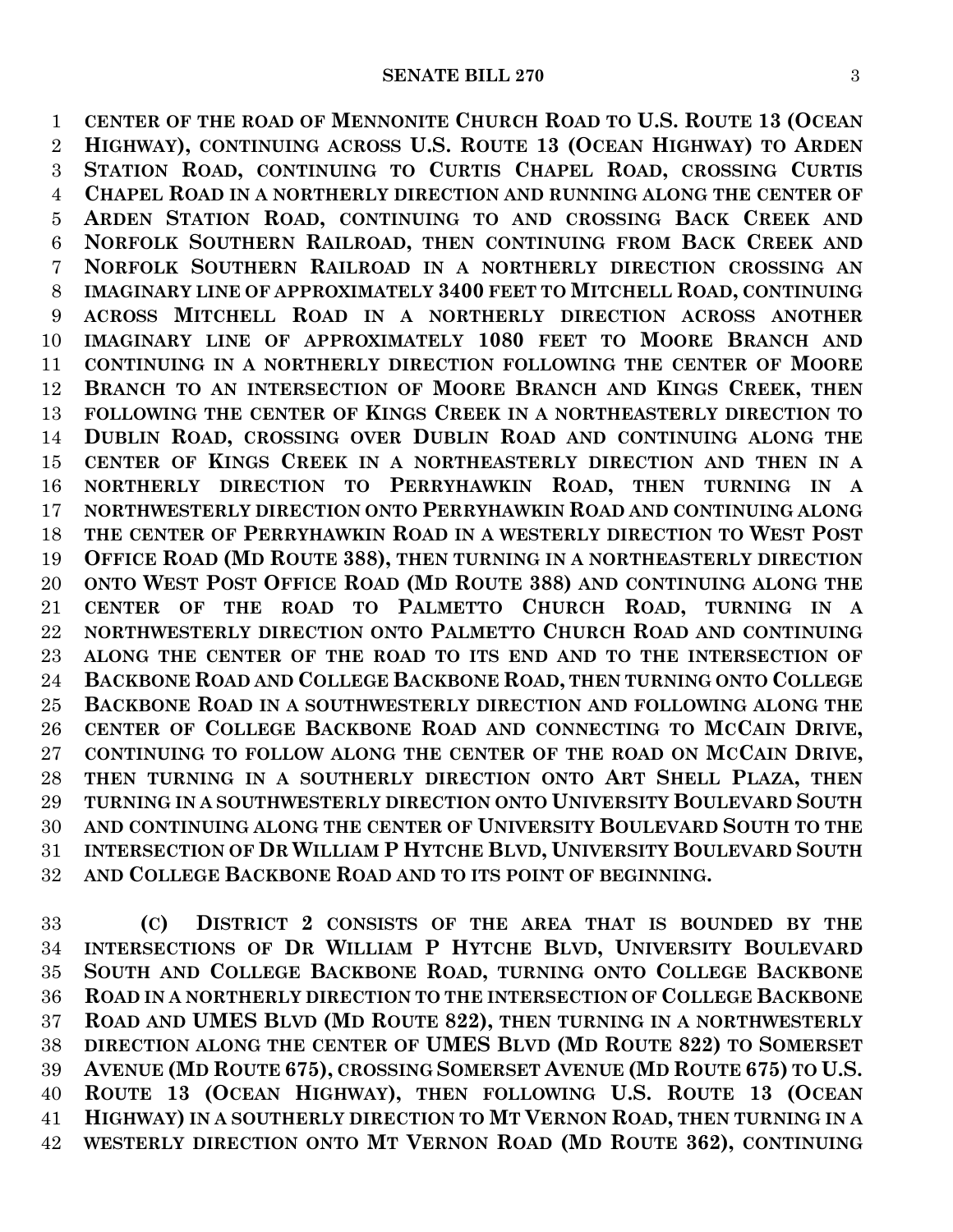#### **SENATE BILL 270**

 **ALONG THE CENTER OF MT VERNON ROAD (MD ROUTE 362) IN A WESTERLY DIRECTION, THEN TURNING IN A SOUTHWESTERLY DIRECTION TO A BRANCH OF MONIE CREEK AND CONTINUING ALONG THE CENTER OF MONIE CREEK AND TO MONIE BAY IN A WESTERLY DIRECTION AND THEN AROUND THE WESTERLY END OF MT VERNON ROAD AND THEN IN A NORTHERLY DIRECTION TO THE MOUTH OF THE WICOMICO RIVER, CONTINUING IN A NORTHEASTERLY DIRECTION ALONG THE CENTER OF THE WICOMICO RIVER TO THE WICOMICO CREEK, THEN CONTINUING IN A NORTHERLY DIRECTION ALONG WICOMICO CREEK TO PASSERDYKE CREEK, CONTINUING ALONG THE CENTER OF PASSERDYKE CREEK TO U.S. ROUTE 13 (OCEAN HIGHWAY) AND CONTINUING TO FOLLOW PASSERDYKE CREEK IN A SOUTHEASTERLY DIRECTION TO MEADOWBRIDGE ROAD, THEN CONTINUING ALONG THE CENTER OF MEADOWBRIDGE ROAD TO WEST POST OFFICE ROAD, THEN TURNING IN A SOUTHERLY DIRECTION ON WEST POST OFFICE ROAD (MD ROUTE 388) AND CONTINUING ALONG THE CENTER OF WEST POST OFFICE ROAD (MD ROUTE 388) IN A WESTERLY DIRECTION TO PALMETTO CHURCH ROAD AND TO ITS END, THEN TURNING IN A SOUTHWESTERLY DIRECTION FROM THE INTERSECTION OF PALMETTO CHURCH ROAD, BACKBONE ROAD AND COLLEGE BACKBONE ROAD ONTO COLLEGE BACKBONE ROAD, RUNNING ALONG THE CENTER OF THE ROAD OF COLLEGE BACKBONE ROAD IN A SOUTHWESTERLY DIRECTION TO MCCAIN DRIVE, CONTINUING ALONG THE CENTER OF MCCAIN DRIVE, THEN TURNING IN A SOUTHERLY DIRECTION ONTO ART SHELL PLAZA, THEN TURNING IN A SOUTHWESTERLY DIRECTION ONTO UNIVERSITY BOULEVARD SOUTH, FOLLOWING ALONG THE CENTER OF UNIVERSITY BOULEVARD SOUTH TO THE INTERSECTION OF DR WILLIAM P HYTCHE BLVD, UNIVERSITY BOULEVARD SOUTH AND COLLEGE BACKBONE ROAD AND TO ITS POINT OF BEGINNING.**

 **(D) DISTRICT 3 CONSISTS OF THE AREA BOUNDED BY A LINE BEGINNING AT THE CENTER OF MONIE BAY, CONTINUING IN AN EASTERLY DIRECTION NEAR NAIL POINT AND CONTINUING ALONG THE CENTER OF MONIE CREEK TO MT VERNON ROAD (MD ROUTE 362), THEN CONTINUING IN AN EASTERLY DIRECTION ALONG THE CENTER OF MT VERNON ROAD (MD ROUTE 362) TO U.S. ROUTE 13 (OCEAN HIGHWAY), THEN IN A SOUTHERLY DIRECTION ONTO U.S. ROUTE 13 (OCEAN HIGHWAY) TO KINGS CREEK, THEN TURNING IN A WESTERLY DIRECTION ALONG THE CENTER OF KINGS CREEK TO STEWART NECK ROAD, THEN IN A SOUTHWESTERLY DIRECTION ALONG THE CENTER OF STEWART NECK ROAD TO REVELLS NECK ROAD, THEN TURNING IN A WESTERLY DIRECTION ONTO REVELLS NECK ROAD AND CONTINUING ALONG THE CENTER OF THE ROAD TO MILLARD LONG ROAD, THEN TURNING IN A SOUTHERLY DIRECTION ONTO MILLARD LONG ROAD AND CONTINUING ALONG THE CENTER OF MILLARD LONG ROAD TO ITS END AND CONNECTING WITH FAIRMOUNT ROAD (MD ROUTE 361), CROSSING FAIRMOUNT ROAD (MD ROUTE 361) IN A SOUTHERLY DIRECTION TO RIVER ROAD, CONTINUING ALONG THE CENTER OF RIVER ROAD TO THE BIG ANNEMESSEX RIVER, CONTINUING IN A WESTERLY DIRECTION ALONG THE CENTER OF THE BIG**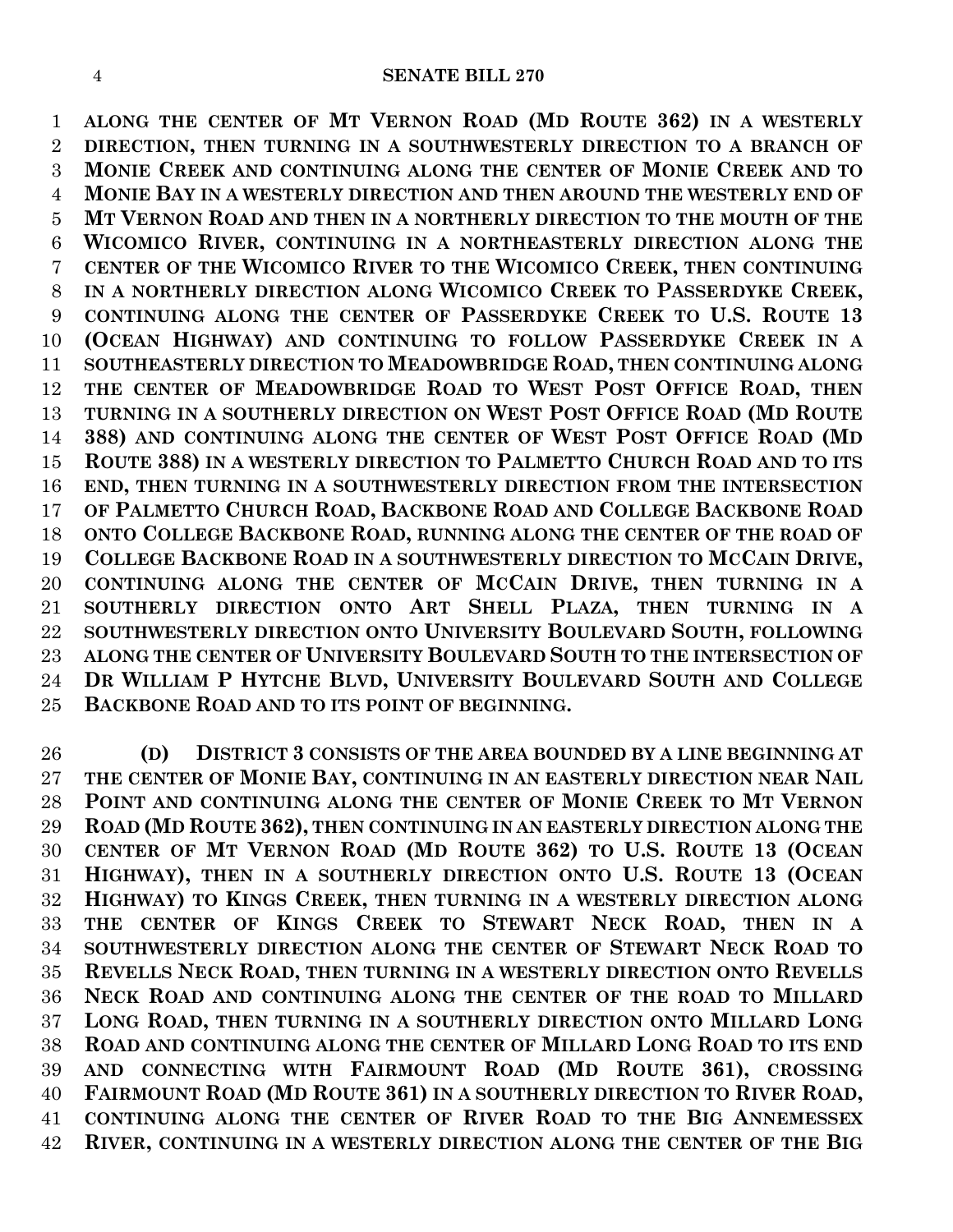#### **SENATE BILL 270** 5

 **ANNEMESSEX RIVER TO TANGIER SOUND, THEN ALONG THE CENTER OF TANGIER SOUND, THEN IN A NORTHERLY DIRECTION TO THE WICOMICO/SOMERSET COUNTY LINE AND TO THE CENTER OF MONIE BAY AND TO ITS POINT OF BEGINNING.**

 **(E) DISTRICT 4 CONSISTS OF THE AREA THAT IS BOUNDED BY A LINE BEGINNING AT THE INTERSECTION OF WEST POST OFFICE ROAD (MD ROUTE 388) AND MEADOWBRIDGE ROAD, THEN CONTINUING ALONG WEST POST OFFICE ROAD (MD ROUTE 388) IN A SOUTHWESTERLY DIRECTION ALONG THE CENTER OF THE ROAD TO PERRYHAWKIN ROAD, THEN TURNING IN A SOUTHEASTERLY DIRECTION TO A BRANCH OF KINGS CREEK, THEN CONTINUING SOUTHWESTERLY ALONG THE CENTER OF KINGS CREEK AND TAKING A SOUTHERLY TURN FROM KINGS CREEK ACROSS AN IMAGINARY LINE OF APPROXIMATELY 1080 FEET TO MOORE BRANCH CROSSING MITCHELL ROAD AND CONTINUING ACROSS ANOTHER IMAGINARY LINE OF A DISTANCE OF APPROXIMATELY 3400 FEET TO THE INTERSECTION OF ARDEN STATION ROAD AND NORFOLK SOUTHERN RAILROAD TRACKS, THEN IN A SOUTHERLY DIRECTION ALONG THE CENTER OF ARDEN STATION ROAD CROSSING CURTIS CHAPEL ROAD, CONTINUING ALONG THE CENTER OF ARDEN STATION ROAD AND CROSSING U.S. ROUTE 13 (OCEAN HIGHWAY) TO MENNONITE CHURCH ROAD, CONTINUING ALONG THE CENTER OF MENNONITE CHURCH ROAD TO TURKEY BRANCH ROAD, THEN CONTINUING ALONG THE CENTER OF TURKEY BRANCH ROAD IN A WESTERLY DIRECTION TO ITS END TO OLD WESTOVER MARION ROAD, THEN IN A NORTHERLY DIRECTION ALONG THE CENTER OF OLD WESTOVER MARION ROAD TO RITZEL ROAD, THEN IN A WESTERLY DIRECTION ALONG THE CENTER OF RITZEL ROAD CROSSING CRISFIELD HIGHWAY (MD ROUTE 413) TO FAIRMOUNT ROAD (MD ROUTE 361), THEN IN A WESTERLY DIRECTION ALONG THE CENTER OF FAIRMOUNT ROAD (MD ROUTE 361) TO RIVER ROAD, THEN IN A SOUTHERLY DIRECTION ALONG THE CENTER OF RIVER ROAD TO THE BIG ANNEMESSEX RIVER, CONTINUING IN A SOUTHWESTERLY DIRECTION ALONG THE CENTER OF THE BIG ANNEMESSEX RIVER, THEN IN A SOUTHWESTERLY DIRECTION TO FLATCAP BASIN, THEN IN AN EASTERLY DIRECTION TO WARD CREEK ON JANES ISLAND, THEN ALONG THE CENTER OF WARD CREEK TO A POINT APPROXIMATELY IN THE CENTER OF THE ISLAND, THEN SOUTHERLY ALONG AN IMAGINARY LINE TO THE SHORELINE AT BACK CREEK, THEN FOLLOWING THE SHORELINE IN A SOUTHEASTERLY DIRECTION TO LITTLE ANNEMESSEX RIVER, CONTINUING ALONG THE CENTER OF LITTLE ANNEMESSEX RIVER CONNECTING TO A PRIVATE RIGHT–OF–WAY, RUNNING ALONG THE CENTER OF THE PRIVATE RIGHT–OF–WAY TO BYRD ROAD, THEN RUNNING IN AN EASTERLY DIRECTION ALONG THE CENTER OF BYRD ROAD TO JACKSONVILLE ROAD, THEN TURNING IN A SOUTHERLY DIRECTION ONTO JACKSONVILLE ROAD AND CONTINUING ALONG THE CENTER OF THE ROAD TO SILVER LANE, THEN TURNING IN AN EASTERLY DIRECTION ONTO SILVER LANE AND CONTINUING ALONG THE CENTER OF SILVER LANE TO CRISFIELD HIGHWAY (MD ROUTE 413), TURNING IN A NORTHERLY DIRECTION ONTO CRISFIELD HIGHWAY (MD ROUTE 413) AND CONTINUING ALONG THE CENTER OF THE ROAD TO LAWSON**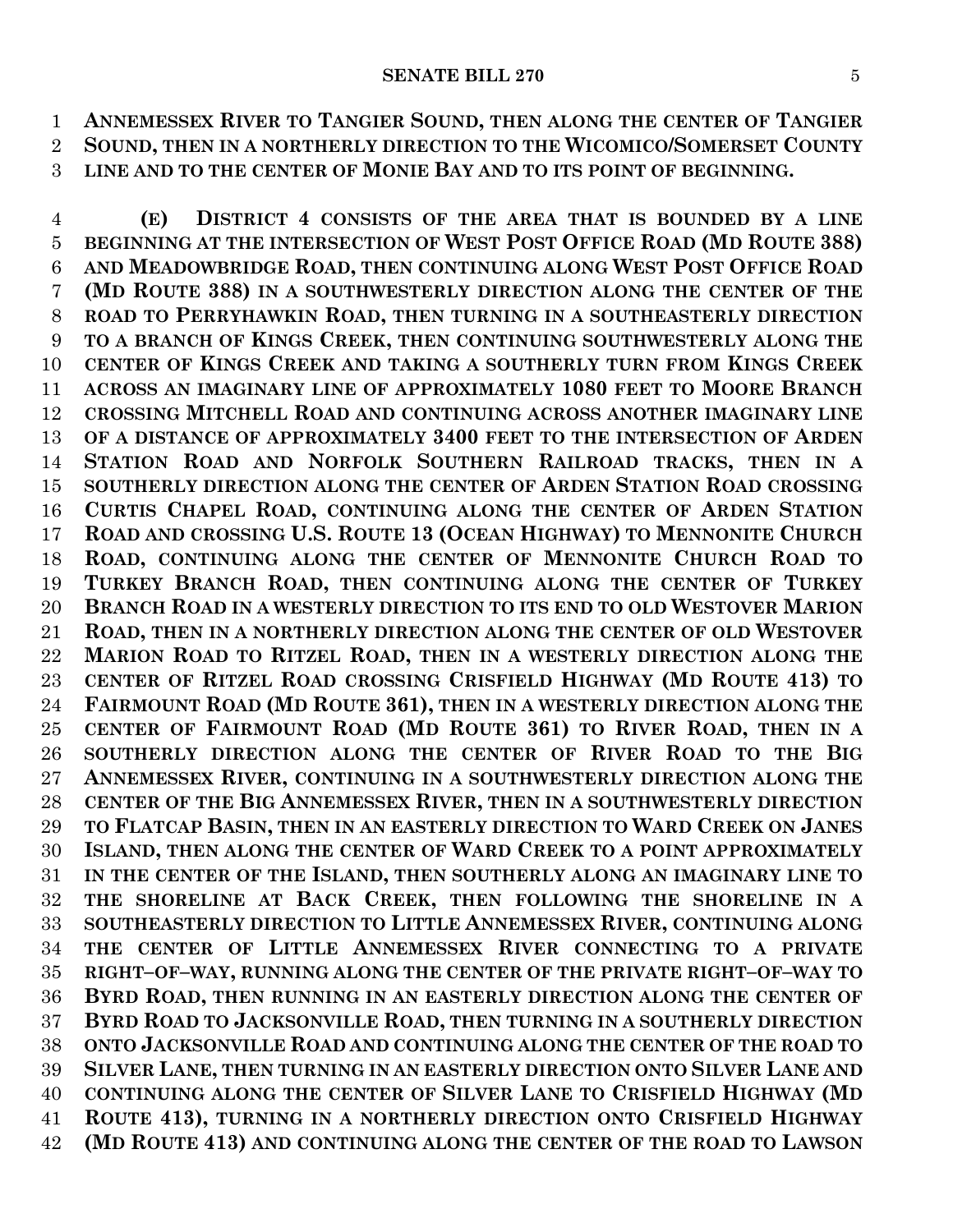**BARNES ROAD, THEN TURNING IN AN EASTERLY DIRECTION ONTO LAWSON BARNES ROAD AND CONTINUING ALONG THE CENTER OF LAWSON BARNES ROAD AND TURNING IN A SOUTHERLY DIRECTION ALONG THE CENTER OF LAWSON BARNES ROAD, THEN IN A SOUTHERLY DIRECTION ACROSS AN IMAGINARY LINE OF APPROXIMATELY 520 FEET TO A BRANCH OF JOHNSONS CREEK, CONTINUING ALONG THE CENTER OF JOHNSONS CREEK TO CASH CORNER ROAD, THEN TURNING IN AN EASTERLY DIRECTION ALONG THE CENTER OF CASH CORNER ROAD TO PHOENIX CHURCH ROAD, CONTINUING ALONG THE CENTER OF PHOENIX CHURCH ROAD (APPROXIMATELY 1180 FEET) THEN IN A SOUTHERLY DIRECTION OFF OF PHOENIX CHURCH ROAD TO A BRANCH OF HORSE CREEK, THEN CONTINUING ALONG THE CENTER OF HORSE CREEK TO APE HOLE CREEK, THEN ALONG THE CENTER OF APE HOLE CREEK TO THE POCOMOKE SOUND AND THE MARYLAND/VIRGINIA STATE LINE, THEN ALONG THE STATE LINE TO THE POCOMOKE RIVER, THEN ALONG THE POCOMOKE RIVER TO THE SOMERSET/WORCESTER COUNTY LINE, THEN ALONG THE COUNTY LINE (POCOMOKE RIVER) TO DIVIDING CREEK, CONTINUING ALONG THE CENTER OF DIVIDING CREEK TO MEADOWBRIDGE ROAD, CONTINUING ALONG THE CENTER OF MEADOWBRIDGE ROAD TO THE INTERSECTION OF WEST POST OFFICE ROAD AND MEADOWBRIDGE ROAD AND TO ITS POINT OF BEGINNING.**

 **(F) DISTRICT 5 CONSISTS OF A POINT OF BEGINNING AT THE SOMERSET COUNTY BOUNDARY LINE LOCATED JUST EAST OF SMITH ISLAND AND ENCOMPASSING SMITH ISLAND, SOUTH MARSH ISLAND, AND THE AREA THAT IS GENERALLY SOUTH AND WEST OF A LINE THAT RUNS FROM THE NORTH END OF SOUTH MARSH ISLAND, THEN IN A SOUTHEASTERLY DIRECTION TO FLATCAP BASIN TO THE CENTER OF WARD CREEK ON JANES ISLAND TO A POINT APPROXIMATELY IN THE CENTER OF THE ISLAND, THEN SOUTHERLY ALONG AN IMAGINARY LINE TO THE SHORELINE AT BACK CREEK, THEN FOLLOWING THE SHORELINE IN A SOUTHEASTERLY DIRECTION TO LITTLE ANNEMESSEX RIVER, CONTINUING ALONG THE CENTER OF LITTLE ANNEMESSEX RIVER CONNECTING TO A PRIVATE RIGHT–OF–WAY, RUNNING ALONG THE CENTER OF THE PRIVATE RIGHT–OF–WAY TO BYRD ROAD, THEN ALONG THE CENTER OF BYRD ROAD TO JACKSONVILLE ROAD, CONTINUING ALONG THE CENTER OF JACKSONVILLE ROAD IN A SOUTHERLY DIRECTION TO SILVER LANE, CONTINUING ALONG THE CENTER OF SILVER LANE TO CRISFIELD HIGHWAY (MD ROUTE 413), CONTINUING IN A NORTHERLY DIRECTION ALONG THE CENTER OF CRISFIELD HIGHWAY (MD ROUTE 413) TO LAWSON BARNES ROAD, THEN CONTINUING ALONG THE CENTER OF LAWSON BARNES ROAD IN A SOUTHEASTERLY DIRECTION, THEN IN A SOUTHERLY DIRECTION ACROSS AN IMAGINARY LINE OF APPROXIMATELY 520 FEET TO A BRANCH OF JOHNSONS CREEK, CONTINUING ALONG THE CENTER OF A BRANCH OF JOHNSONS CREEK TO JOHNSONS CREEK, CONTINUING ALONG THE CENTER OF JOHNSONS CREEK TO CASH CORNER ROAD, THEN IN AN EASTERLY DIRECTION ALONG THE CENTER OF CASH CORNER ROAD TO PHOENIX CHURCH ROAD, CONTINUING ALONG THE**